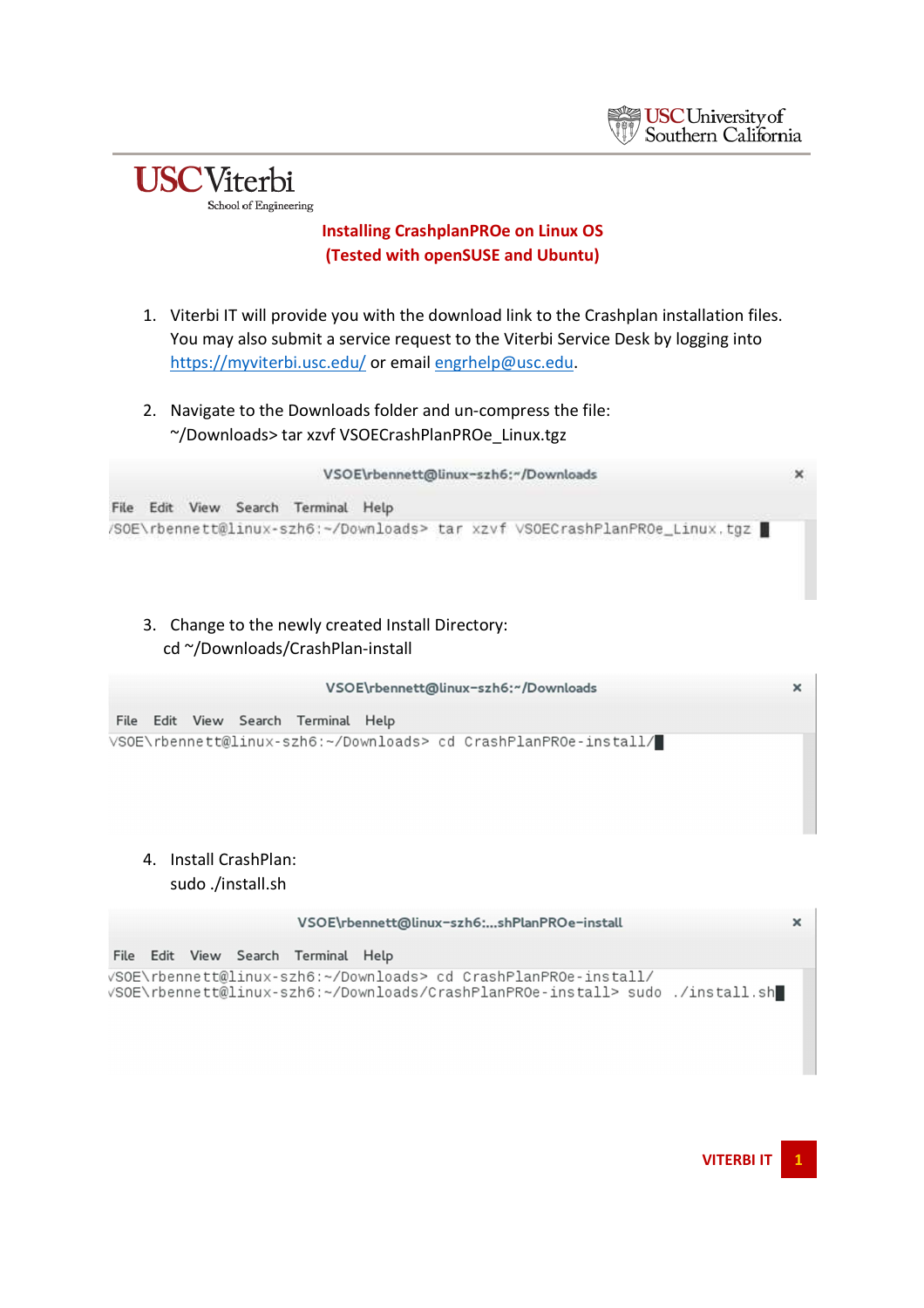

## **USC**Viterbi

School of Engineering

- 5. Press Y if prompted to Install Java JRE
- 6. Accept and advance through the EULA by using the Spacebar.
- 7. Accept the default installation locations and init.d Daemon

| VSOE\rbennett@linux-szh6:shPlanPROe-install<br>$\times$                                                                                                                                                                  |  |
|--------------------------------------------------------------------------------------------------------------------------------------------------------------------------------------------------------------------------|--|
| File Edit View Search Terminal Help                                                                                                                                                                                      |  |
| What parent directory do you wish to install CrashPlan into? [/usr/local]<br> /usr/local/crashplan does not exist.  Create /usr/local/crashplan? (y/n) [y] y                                                             |  |
| What directory do you wish to link the CrashPlan executable to? [/usr/local/bin]                                                                                                                                         |  |
| <b>V</b><br>y does not exist. Create y? (y/n) [y] y                                                                                                                                                                      |  |
| What directory do you wish to store backups in? [/usr/local/var/crashplan]<br> /usr/local/var/crashplan does not exist.  Create /usr/local/var/crashplan? (y/n)<br>[y] y                                                 |  |
| What directory contains your SYSV init scripts? [/etc/init.d] y                                                                                                                                                          |  |
| What directory contains your runlevel init links? [/etc/rc5.d] y                                                                                                                                                         |  |
| Your selections:<br>CrashPlan will install to: /usr/local/crashplan<br>And put links to binaries in: y<br>And store datas in: /usr/local/var/crashplan<br>Your init.d dir is: y<br>Your current runlevel directory is: y |  |
| Is this correct? (y/n) [y] $\blacksquare$                                                                                                                                                                                |  |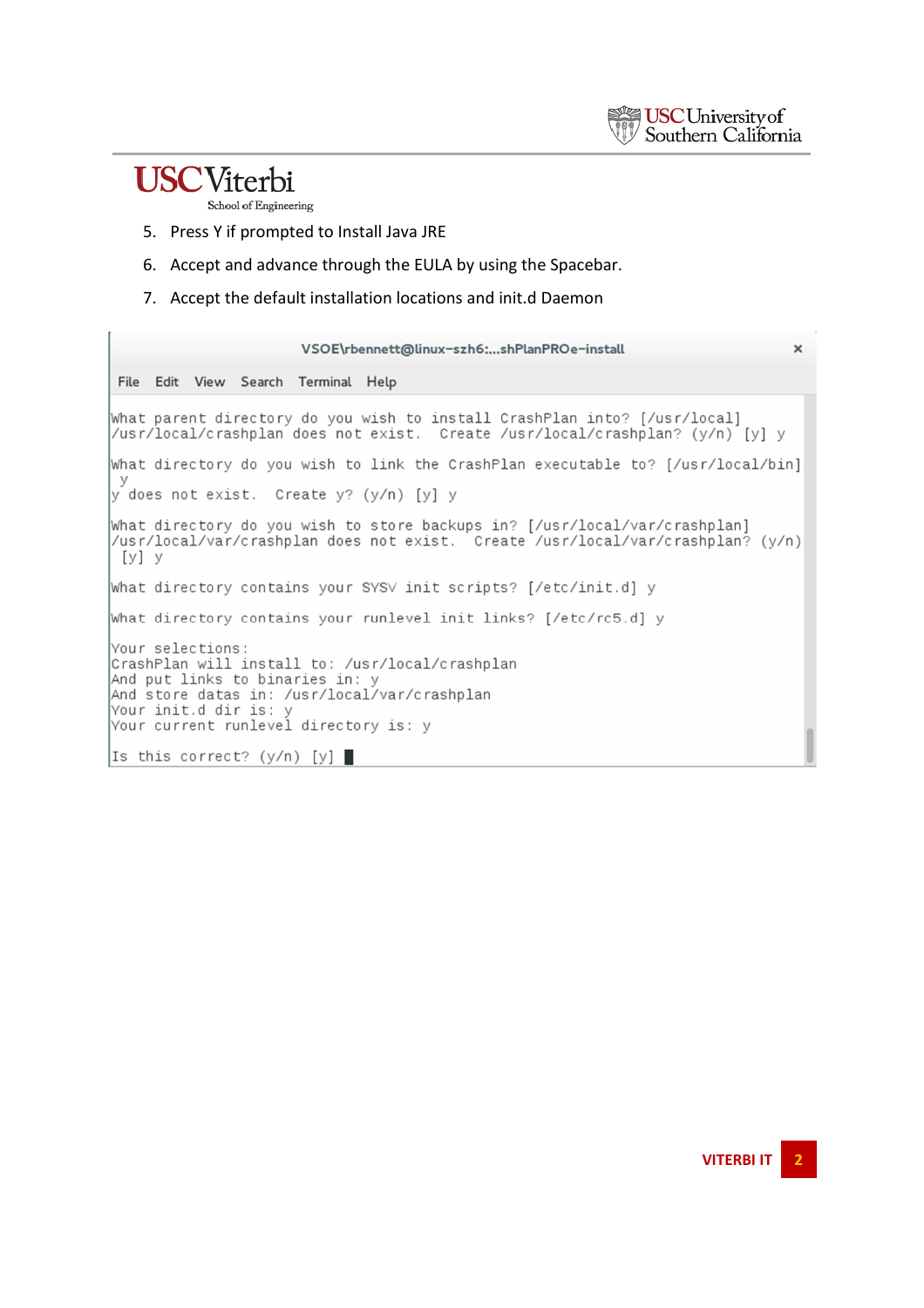

### **USC**Viterbi School of Engineering

#### 8. Press enter to complete the installation:

| VSOE\rbennett@linux-szh6:shPlanPROe-install                                                                                                                                                                                                                                                                                                                 | $\mathbf{x}$ |
|-------------------------------------------------------------------------------------------------------------------------------------------------------------------------------------------------------------------------------------------------------------------------------------------------------------------------------------------------------------|--------------|
| File Edit View Search Terminal Help                                                                                                                                                                                                                                                                                                                         |              |
| re-7u45-linux-x64.tgz<br>Resolving download1.us.code42.com (download1.us.code42.com) 216.17.8.13<br>.60. Connecting to download1.us.code42.com (download1.us.code42.com) 216.17.8.13 <br>$\mathsf{I}$ connected.<br>HTTP request sent, awaiting response 200 OK<br>Length: 46843538 (45M) [application/octet-stream]<br>Saving to: 'jre-7u45-linux-x64.tgz' |              |
|                                                                                                                                                                                                                                                                                                                                                             |              |
| 2015-05-20 12:51:51 (1.09 MB/s) - 'jre-7u45-linux-x64.tgz' saved [46843538/46843]<br>5381                                                                                                                                                                                                                                                                   |              |
| Java Installed.<br> Unpacking /home/VSOE/rbennett/Downloads/CrashPlanPROe-install/./CrashPlanPROe_3.<br>$7.0.cpi$<br>49872 blocks<br>Copying custom to /usr/local/crashplan<br>Starting CrashPlan Engine  Using standard startup<br>IOK                                                                                                                     |              |
| CrashPlan has been installed and the Service has been started automatically.                                                                                                                                                                                                                                                                                |              |
| Press Enter to complete installation. ■                                                                                                                                                                                                                                                                                                                     |              |

#### 9. Start the CrashPlan Desktop GUI Interface: ~/Downloads/CrashPlanPROe-install> y/CrashPlanDesktop

|                                     | VSOE\rbennett@linux-szh6:shPlanPROe-install                                     | $\times$ |
|-------------------------------------|---------------------------------------------------------------------------------|----------|
| File Edit View Search Terminal Help |                                                                                 |          |
|                                     | VSOE\rbennett@linux-szh6:~/Downloads/CrashPlanPROe-install> y/CrashPlanDesktop∎ |          |
|                                     |                                                                                 |          |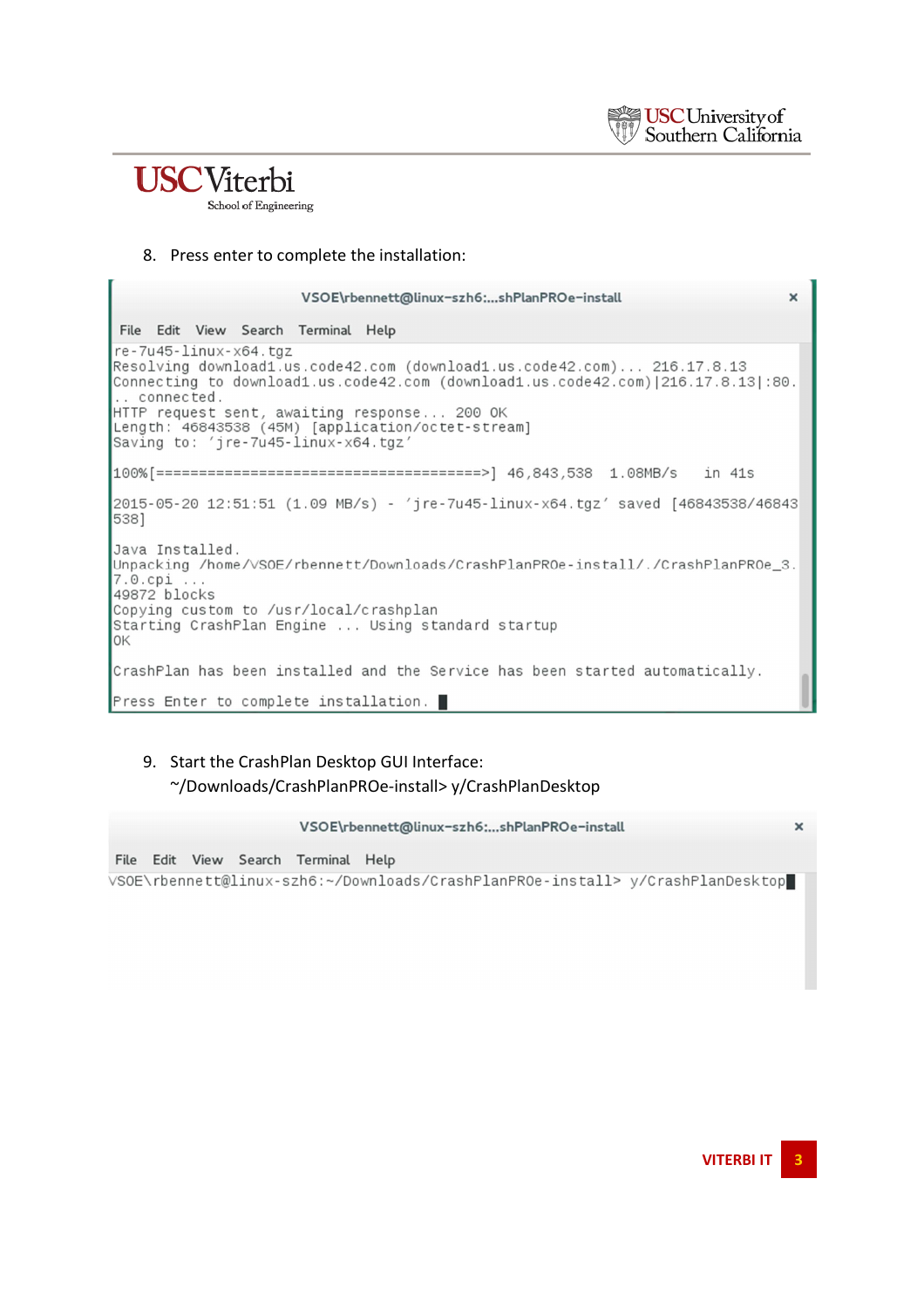

10. Select Existing Account > Put in your USC Username and Password:

| CrashPlan PROe                                                                                                                                                                                                                                                                                                                                                                                                                | $\boldsymbol{\times}$ |
|-------------------------------------------------------------------------------------------------------------------------------------------------------------------------------------------------------------------------------------------------------------------------------------------------------------------------------------------------------------------------------------------------------------------------------|-----------------------|
|                                                                                                                                                                                                                                                                                                                                                                                                                               | CRASHPLANPROCH        |
| Create your account<br>Please enter your username and password. This information identifies you<br>and encrypts your files so nobody else can access them.<br>Existing Account<br>New Accourt<br>The resource you requested<br>requires you to authenticate using<br>your USC NetID (also known as your<br>"username") and password.<br>USCnet Login-<br><b>USC</b><br>rbennett<br>NetID:<br>Password:<br>Login<br>To Log Out |                       |
| Registration key:                                                                                                                                                                                                                                                                                                                                                                                                             |                       |
|                                                                                                                                                                                                                                                                                                                                                                                                                               | Retry                 |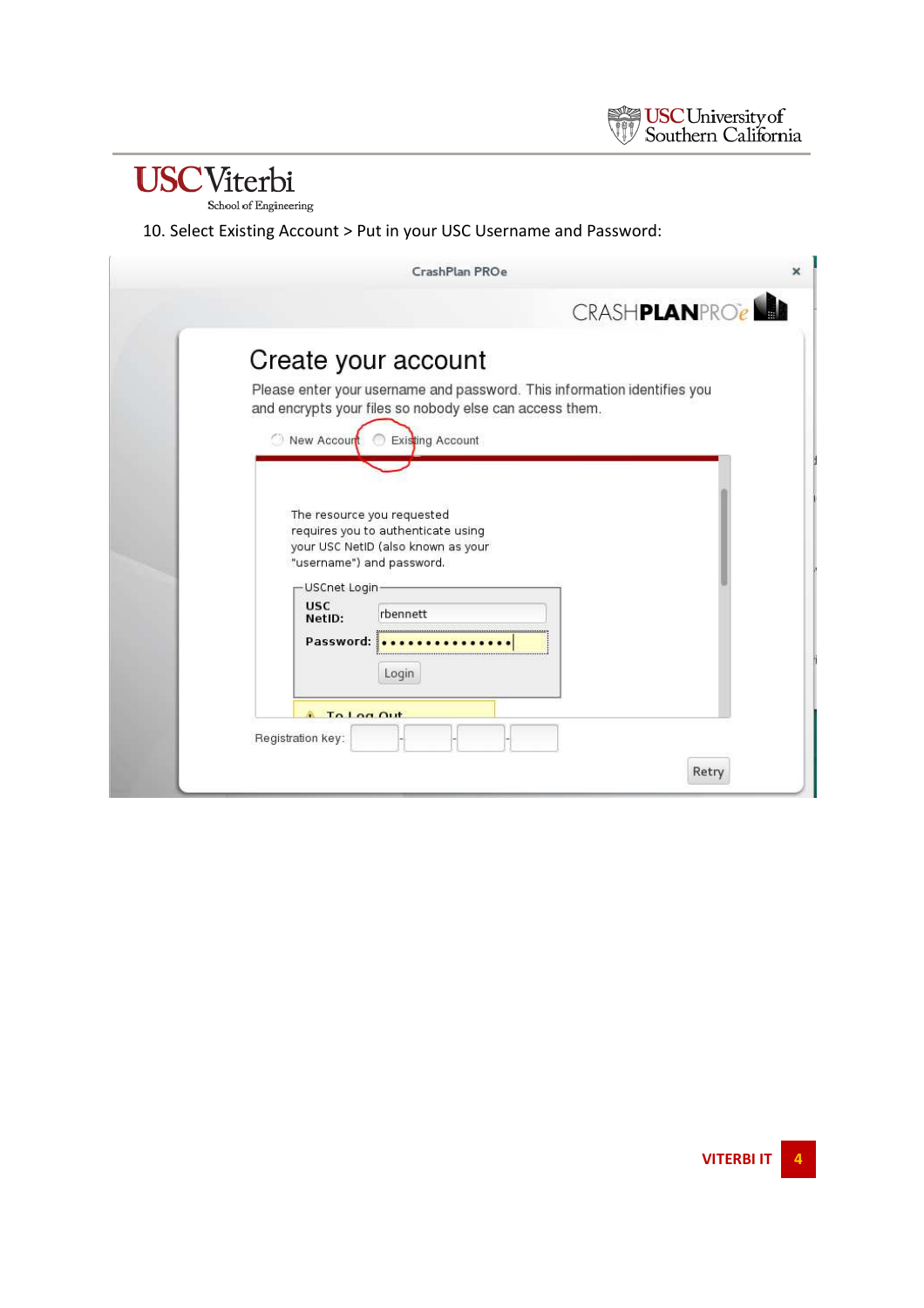

# $\textbf{USCV} \label{eq:USCV} \textbf{t} \textbf{c} \textbf{r} \textbf{b} \textbf{i} \textbf{c} \textbf{c} \textbf{b} \textbf{c} \textbf{c} \textbf{b} \textbf{c} \textbf{c} \textbf{b} \textbf{c} \textbf{c} \textbf{c} \textbf{b} \textbf{c} \textbf{c} \textbf{c} \textbf{b} \textbf{c} \textbf{c} \textbf{c} \textbf{b} \textbf{c} \textbf{c} \textbf{c} \textbf{c} \textbf{c} \textbf{c} \textbf{c} \textbf{c}$

#### 11. Press the Sign In Button:

| CrashPlan PROe                                                                                                                                                                            |                                                                                                             | ×       |
|-------------------------------------------------------------------------------------------------------------------------------------------------------------------------------------------|-------------------------------------------------------------------------------------------------------------|---------|
|                                                                                                                                                                                           | <b>CRASHPLANPROCALL</b>                                                                                     |         |
|                                                                                                                                                                                           | Log in to the CrashPlan PROe desktop<br>For added security this CrashPlan PROe desktop requires a password. |         |
| <b>USCnet Login</b>                                                                                                                                                                       | <b>USC University of</b><br>Southern California                                                             |         |
| The resource you requested<br>requires you to authenticate using<br>your USC NetID (also known as your<br>"username") and password.<br>-USCnet Login-<br><b>USC</b><br>rbennett<br>NetID: |                                                                                                             |         |
| Password:<br>Login<br><b>1</b> To Log Out                                                                                                                                                 |                                                                                                             |         |
|                                                                                                                                                                                           |                                                                                                             | Sign In |